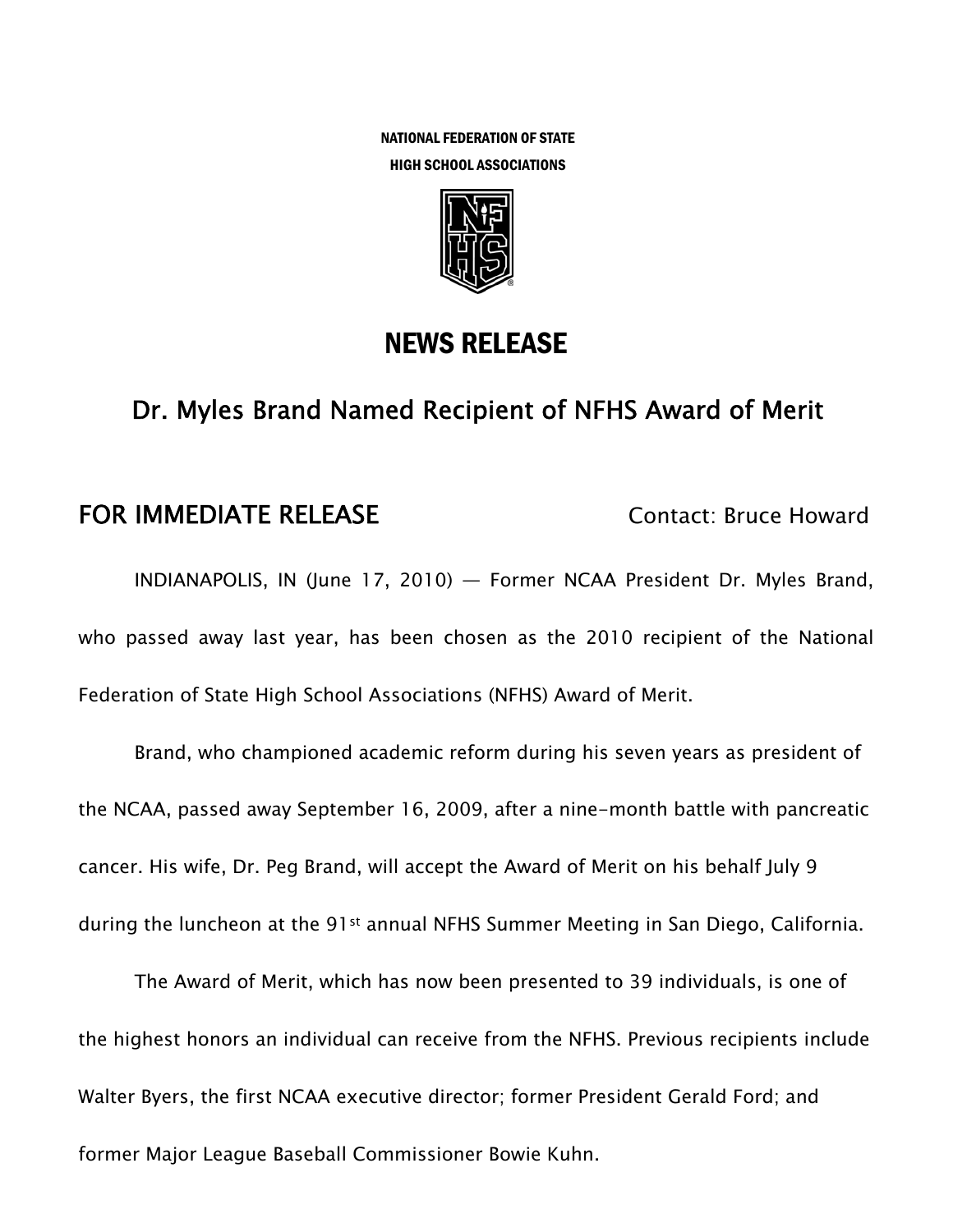After serving as president of the University of Oregon for five years and Indiana University for eight years, Brand began his seven-year tenure as NCAA president in January 2003. In doing so, he changed the landscape of intercollegiate athletics. He was not intimidated by long-standing institutions, nor was he afraid to challenge the status quo in his relentless pursuit to foster different attitudes about the role of intercollegiate athletics within higher education.

Brand was the first academician selected as president of the NCAA and was revered for his ability to stress the educational component of intercollegiate athletics. In his first five years as NCAA president, Brand implemented the most comprehensive academic reform package for intercollegiate athletics in recent history. He was passionate about directing the attention of student-athletes, coaches and administrators on education. He wanted not only those involved in intercollegiate athletics, but also college sports fans en masse, to understand the role of intercollegiate athletics within the academic mission of higher education.

Under Brand, the NCAA adopted two new measures – the Academic Progress Report and the Graduation Success Rate – to determine how student-athletes are performing in the classroom. For Brand, how student-athletes were performing in the classroom was more important than their successes on the field. He believed that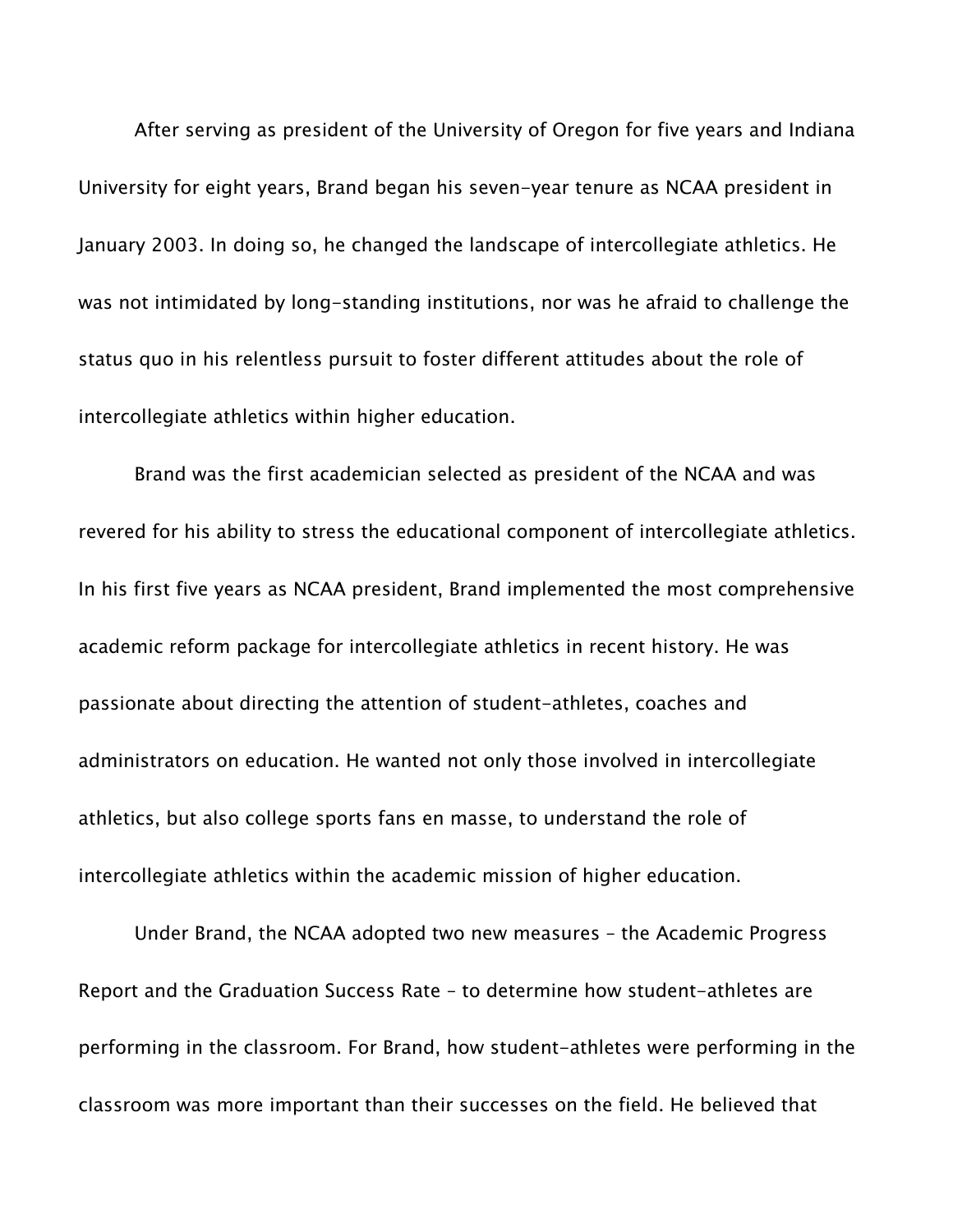intercollegiate athletics should contribute to and enhance education, not take precedence over it.

Brand understood the fine line between utilizing revenue generated from intercollegiate athletics to support academic experiences and exploiting studentathletes for profit. His expectations that student-athletes should never be used for commercial gain were clear and unwavering because, as Brand best said in his 2003 State of the Association speech, "In the end, it is all about the student-athlete."

###

This press release was written by Arika Herron, a summer intern in the NFHS

Publications/Communications Department and a senior at Butler (Indiana) University.

#### About the National Federation of State High School Associations (NFHS)

The NFHS, based in Indianapolis, Indiana, is the national leadership organization for high school sports and fine arts activities. Since 1920, the NFHS has led the development of education-based interscholastic sports and fine arts activities that help students succeed in their lives. The NFHS sets direction for the future by building awareness and support, improving the participation experience, establishing consistent standards and Rules for competition, and helping those who oversee high school sports and activities. The NFHS writes playing rules for 17 sports for boys and girls at the high school level. Through its 50 member state associations and the District of Columbia, the NFHS reaches more than 19,000 high schools and 11 million participants in high school activity programs, including more than 7.5 million in high school sports. As the recognized national authority on interscholastic activity programs, the NFHS conducts national meetings; sanctions interstate events; produces publications for high school coaches, officials and athletic directors; sponsors professional organizations for high school coaches, officials, spirit coaches, speech and debate coaches and music adjudicators; serves as the national source for interscholastic coach training; and serves as a national information resource of interscholastic athletics and activities. For more information, visit the NFHS Web site at www.nfhs.org.